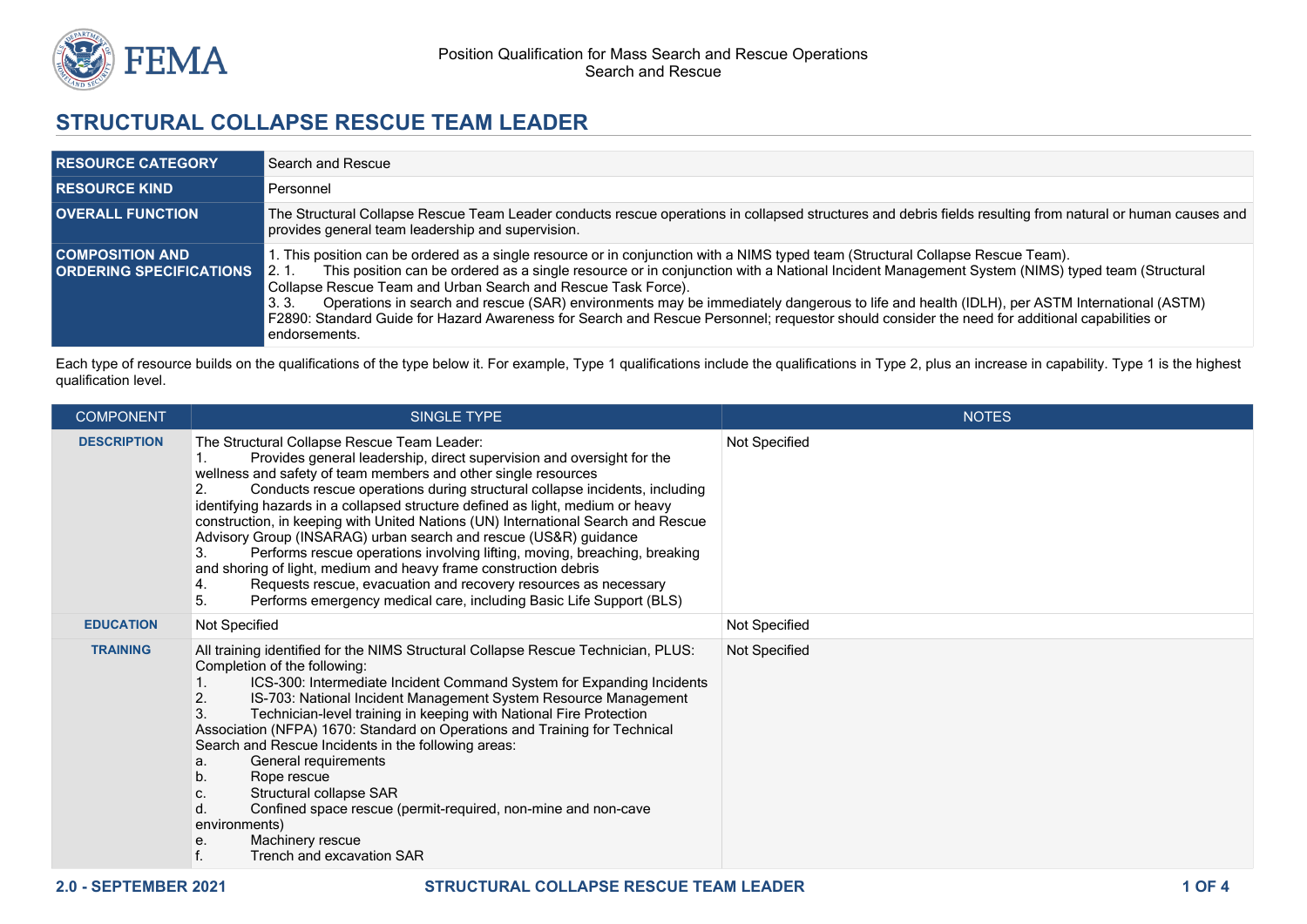

| <b>COMPONENT</b>                          | <b>SINGLE TYPE</b>                                                                                                                                                                                                                                                                                                                                                                                                                                                                                                                                                                                                                                                                                                                                                                                                                                                                                                                          | <b>NOTES</b>                                                                                                                                                                                                                                                                                                                                |
|-------------------------------------------|---------------------------------------------------------------------------------------------------------------------------------------------------------------------------------------------------------------------------------------------------------------------------------------------------------------------------------------------------------------------------------------------------------------------------------------------------------------------------------------------------------------------------------------------------------------------------------------------------------------------------------------------------------------------------------------------------------------------------------------------------------------------------------------------------------------------------------------------------------------------------------------------------------------------------------------------|---------------------------------------------------------------------------------------------------------------------------------------------------------------------------------------------------------------------------------------------------------------------------------------------------------------------------------------------|
| <b>EXPERIENCE</b>                         | Knowledge, Skills and Abilities:<br>Knowledge of structural collapse rescue and associated hazards, including<br>recognition of the various types of building/structural collapses and their impacts<br>Understanding of rescue procedures in building/structural collapse<br>2.<br>environments during day and night operations<br>3.<br>Knowledge of scene management and dynamic risk assessment<br>4.<br>Knowledge of relevant building/structural collapses, confined space rescue<br>techniques and rope rescue techniques<br>Ability to identify hazards, including potentially hazardous operating<br>5.<br>environments<br>6.<br>Ability to carry out the following:<br><b>Technical rescue</b><br>а.<br>Rope rescue<br>b.<br>Structural collapse SAR<br>c.<br>Confined space SAR<br>d.<br>Machinery rescue<br>е.<br>f.<br>Trench and excavation SAR<br>Experience:<br>Demonstrated experience as a structural collapse technician | Not Specified<br>NFPA 1006: Standard for Technical Rescue Personnel Professional<br>Qualifications and NFPA 1670: Standard on Operations and Training for Technical<br>Search and Rescue Incidents address these requirements.                                                                                                              |
| <b>PHYSICAL/MEDICAL</b><br><b>FITNESS</b> | 1.<br>Arduous<br>2.<br>Meets minimum physical fitness and swimming standards, in accordance<br>with the AHJ's job-related physical ability test (JRPAT)<br>Maintains AHJ-determined physical fitness standards suitable for the<br>3.<br>environment and typing; NFPA 1582: Standard on Comprehensive Occupational<br>Medical Program for Fire Departments, or equivalent, meets or exceeds this<br>physical fitness standard<br>4.<br>Maintains immunizations in accordance with the U.S. Department of Health<br>and Human Services Centers for Disease Control's (CDC) immunization<br>recommendations<br>Is able to work while wearing appropriate Personal Protective Equipment<br>5.<br>(PPE)                                                                                                                                                                                                                                         | The NIMS Guideline for the National Qualification System (NQS) defines<br>1.<br>physical/medical fitness levels for NIMS positions.<br>2.<br>PPE is mission specific and may vary by work environment; it includes<br>protective footwear, protective clothing for skin exposure, eye and ear protection,<br>respirators, gloves and masks. |
| <b>CURRENCY</b>                           | Annual refresher of rescue skills and abilities in structural collapse<br>1.<br>environments<br>2.<br>Functions in this position during an operational incident, planned event,<br>exercise, drill or simulation at least once every three years<br>Background checks as applicable law permits or requires<br>3.<br>Keeps immunizations up to date and commensurate with mission<br>assignment                                                                                                                                                                                                                                                                                                                                                                                                                                                                                                                                             | Provider must carry out and use any background checks as applicable law specifies.<br>This may include a background check completed within the past 12 months; a sex-<br>offender registry check; and a local, state and national driving and criminal history.                                                                             |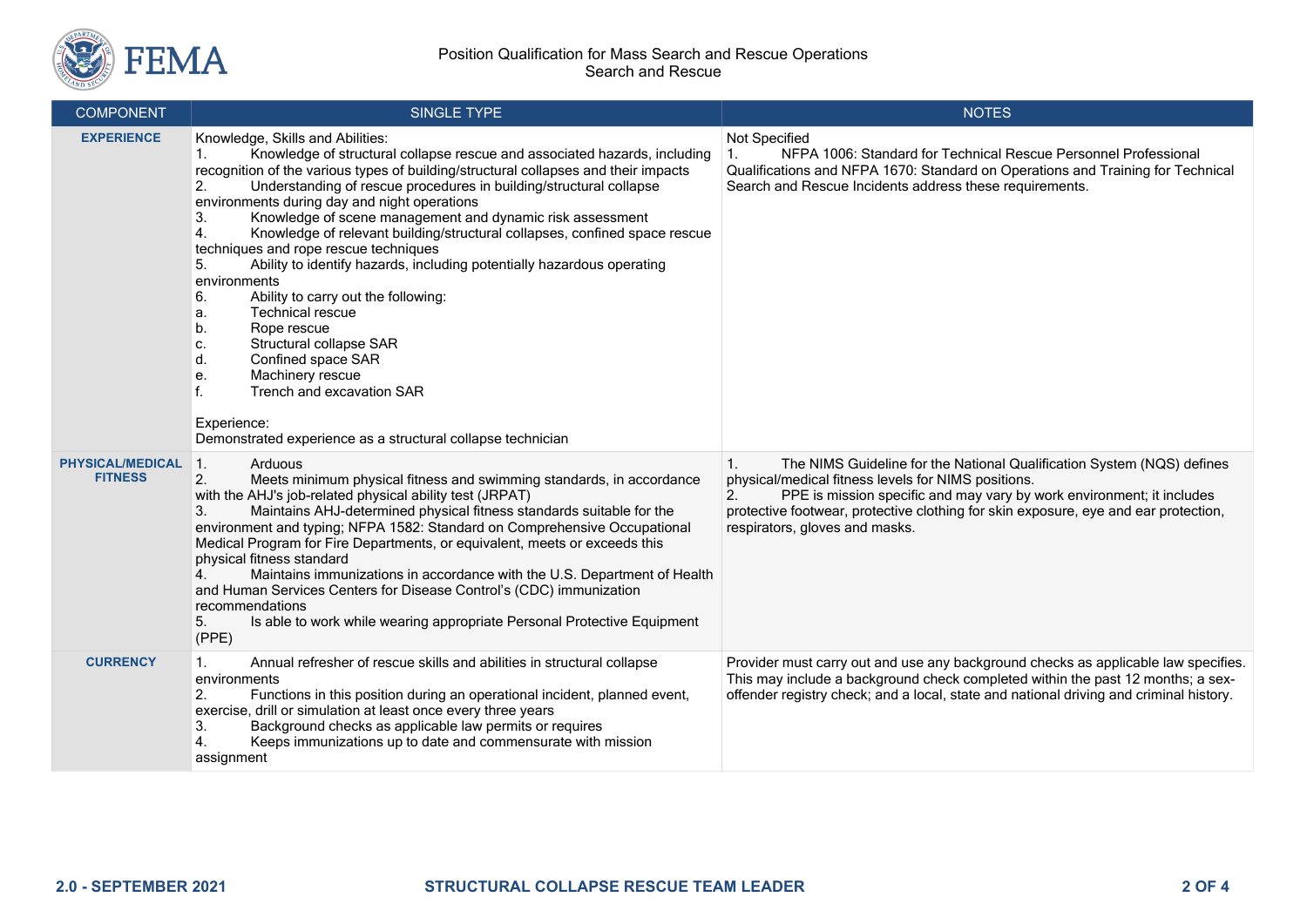

## Position Qualification for Mass Search and Rescue Operations Search and Rescue

| <b>COMPONENT</b>                                                                              | SINGLE TYPE                                                                                                                                                                                                                                                                                                                                                                                                                                                                      | <b>NOTES</b>                                                                                                                                                                                                                                                                                                       |
|-----------------------------------------------------------------------------------------------|----------------------------------------------------------------------------------------------------------------------------------------------------------------------------------------------------------------------------------------------------------------------------------------------------------------------------------------------------------------------------------------------------------------------------------------------------------------------------------|--------------------------------------------------------------------------------------------------------------------------------------------------------------------------------------------------------------------------------------------------------------------------------------------------------------------|
| <b>PROFESSIONAL AND 1</b><br><b>TECHNICAL</b><br><b>LICENSES AND</b><br><b>CERTIFICATIONS</b> | AHJ-required medical care certification or recertification, including BLS<br>Certification or completion of structural collapse, confined space and high-<br>and low-angle training related to position standards<br>Technician-level certification in the following areas:<br>Rope rescue<br>а.<br>Structural collapse SAR<br>υ.<br>Confined space rescue (permit-required, non-mine and non-cave<br>environments)<br>Machinery rescue<br>u.<br>Trench and excavation SAR<br>е. | AHJ determines which emergency medical certifications meet the minimum<br>criteria, which could include first aid, cardiopulmonary resuscitation (CPR), BLS or<br>Advanced Life Support (ALS).<br>AHJ determines other additional certifications in accordance with NFPA<br>and ASTM SAR standards, or equivalent. |